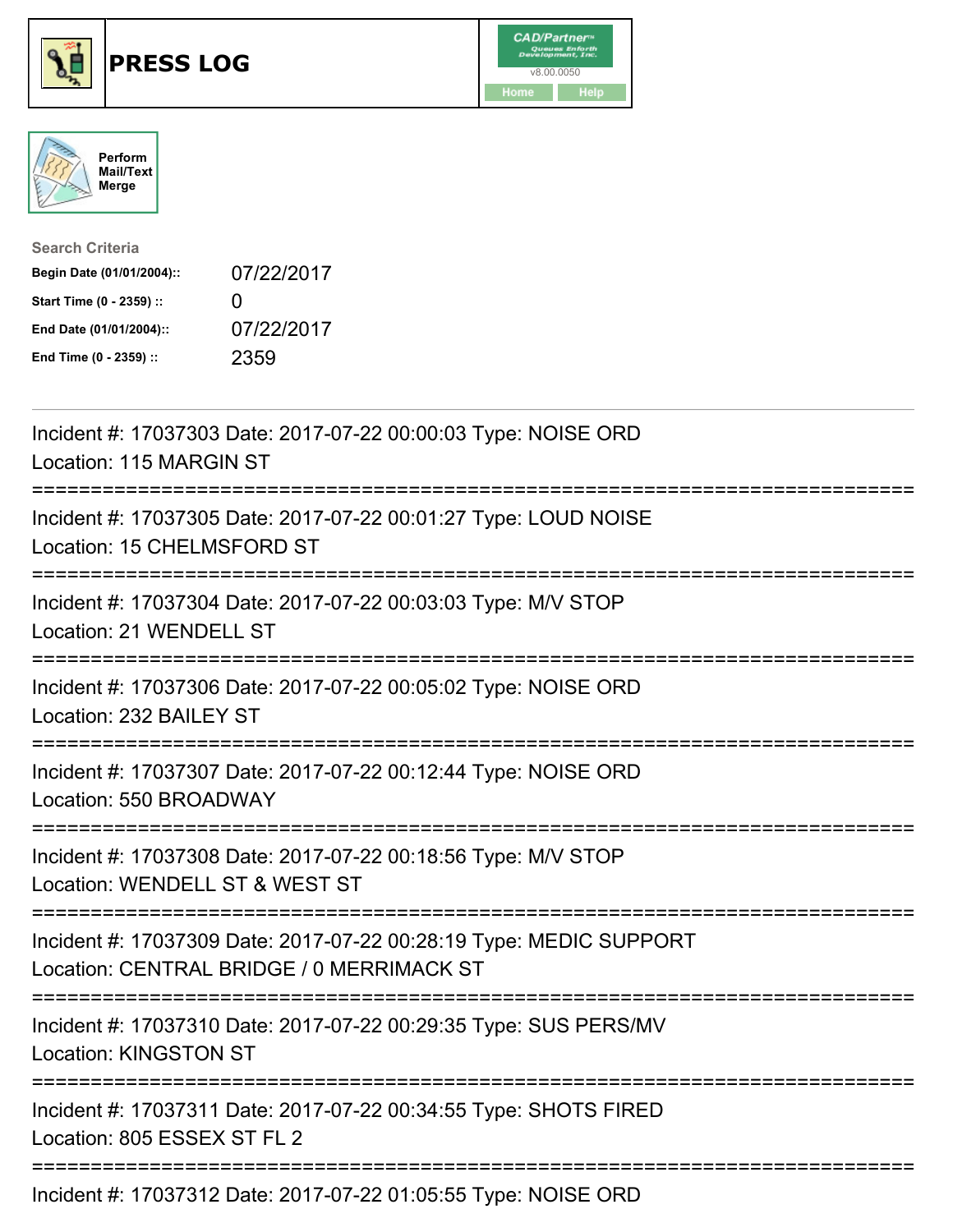| Location: 180 HIGH ST                                                                                                                                                    |
|--------------------------------------------------------------------------------------------------------------------------------------------------------------------------|
| Incident #: 17037313 Date: 2017-07-22 01:13:47 Type: DISORDERLY<br>Location: 143 MAY ST                                                                                  |
| Incident #: 17037314 Date: 2017-07-22 01:46:11 Type: M/V STOP<br>Location: HIGH ST & PROSPECT CT<br>:===============================                                     |
| Incident #: 17037315 Date: 2017-07-22 01:48:02 Type: M/V STOP<br>Location: HAVERHILL ST & LAWRENCE ST                                                                    |
| Incident #: 17037316 Date: 2017-07-22 01:50:30 Type: EXTRA SURVEIL<br>Location: ESSEX ST & NEWBURY ST                                                                    |
| =================<br>Incident #: 17037317 Date: 2017-07-22 01:53:18 Type: M/V STOP<br>Location: ESSEX ST & UNION ST                                                      |
| Incident #: 17037318 Date: 2017-07-22 02:01:16 Type: ALARM/BURG<br>Location: COMPARE MOTORS / 479 BROADWAY                                                               |
| ====================================<br>==========================<br>Incident #: 17037319 Date: 2017-07-22 02:07:02 Type: TOW OF M/V<br>Location: TRESPASS / 2 INMAN ST |
| Incident #: 17037320 Date: 2017-07-22 02:12:00 Type: SUS PERS/MV<br>Location: DENNYS / 160 WINTHROP AV                                                                   |
| Incident #: 17037321 Date: 2017-07-22 02:15:02 Type: 209A/VIOLATION<br><b>Location: 71 NEWBURY ST</b>                                                                    |
| Incident #: 17037322 Date: 2017-07-22 02:17:15 Type: MUTUAL AID<br>Location: CLUB ELIXER / 224 EAST ST & METHUEN MASS                                                    |
| Incident #: 17037323 Date: 2017-07-22 02:19:14 Type: AUTO ACC/UNK PI<br>Location: 377 WATER ST                                                                           |
| Incident #: 17037324 Date: 2017-07-22 02:19:56 Type: DISTURBANCE<br>Location: SAM'S FOOD STORE / 389 BROADWAY                                                            |
| Incident #: 17037325 Date: 2017-07-22 02:21:32 Type: AUTO ACC/UNK PI<br>Location: 800 ESSEX ST                                                                           |
| Incident #: 17037326 Date: 2017-07-22 02:22:54 Type: NOISE ORD                                                                                                           |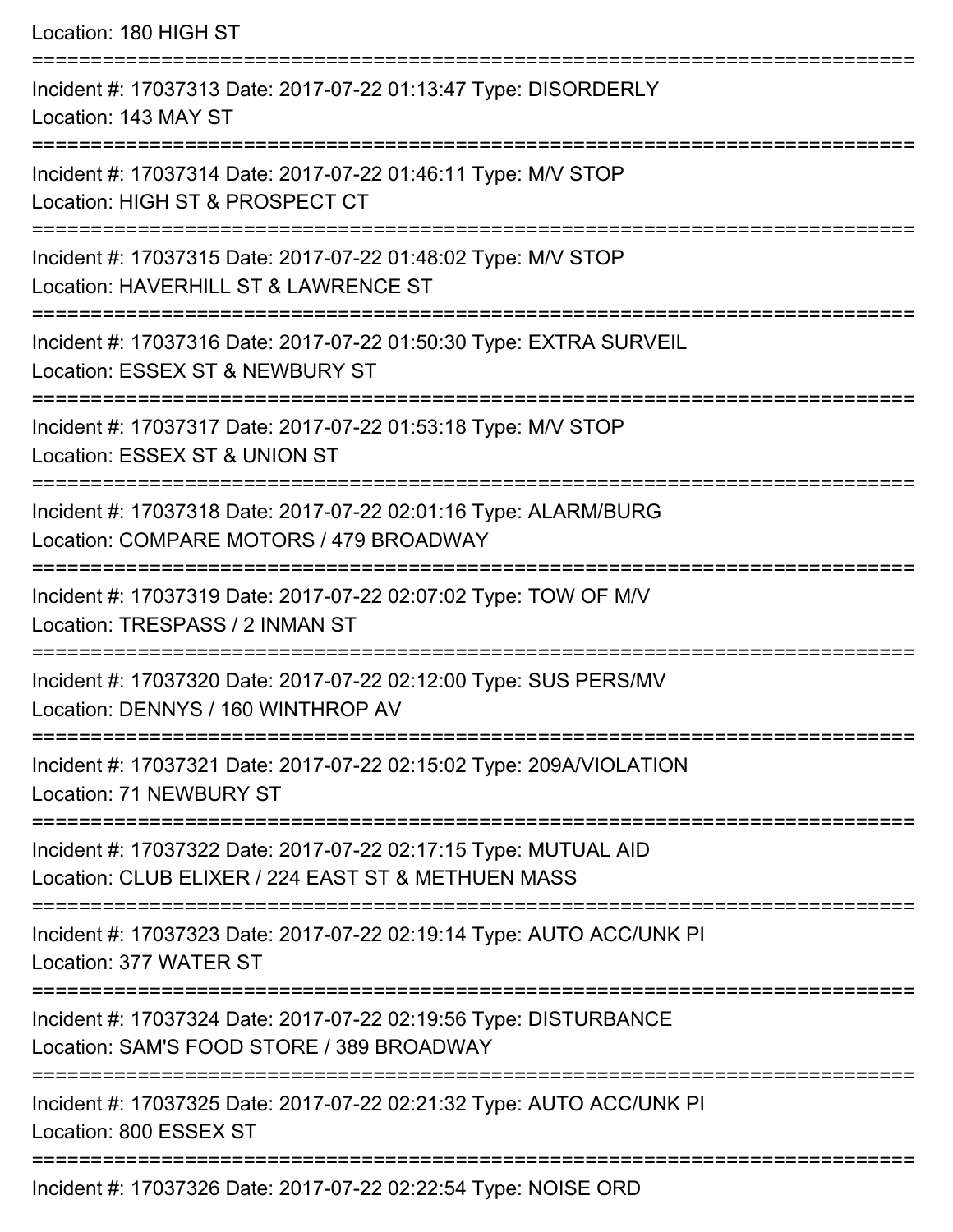| Incident #: 17037327 Date: 2017-07-22 02:37:12 Type: GUN CALL<br>Location: 11 POPLAR ST               |
|-------------------------------------------------------------------------------------------------------|
| Incident #: 17037328 Date: 2017-07-22 02:43:46 Type: NOISE ORD<br>Location: 222 HIGH ST               |
| Incident #: 17037329 Date: 2017-07-22 02:52:28 Type: HOME INVASION<br>Location: 254 SALEM ST FL 2     |
| Incident #: 17037330 Date: 2017-07-22 03:22:17 Type: M/V STOP<br>Location: 0 BENNINGTON ST            |
| Incident #: 17037331 Date: 2017-07-22 03:25:02 Type: M/V STOP<br>Location: CHARDON ST & HAMPSHIRE ST  |
| Incident #: 17037332 Date: 2017-07-22 03:26:23 Type: MAN DOWN<br>Location: 599 CANAL ST               |
| Incident #: 17037334 Date: 2017-07-22 03:33:25 Type: SUS PERS/MV<br>Location: 357 HAMPSHIRE ST        |
| Incident #: 17037333 Date: 2017-07-22 03:34:08 Type: MAN DOWN<br>Location: MCDONALDS / 50 BROADWAY    |
| Incident #: 17037335 Date: 2017-07-22 03:35:08 Type: M/V STOP<br>Location: HAVERHILL ST & LAWRENCE ST |
| Incident #: 17037337 Date: 2017-07-22 03:35:52 Type: GUN CALL<br>Location: 41 MAY ST FL 1             |
| Incident #: 17037336 Date: 2017-07-22 03:37:28 Type: M/V STOP<br>Location: AMES ST & HAVERHILL ST     |
| Incident #: 17037338 Date: 2017-07-22 03:59:37 Type: THREATS<br>Location: 5 BIRCH ST FL 2             |
| Incident #: 17037339 Date: 2017-07-22 04:12:34 Type: NOISE ORD<br>Location: 120 HOWARD ST FL 2        |
| Incident #: 17037340 Date: 2017-07-22 04:17:14 Type: A&B PROG                                         |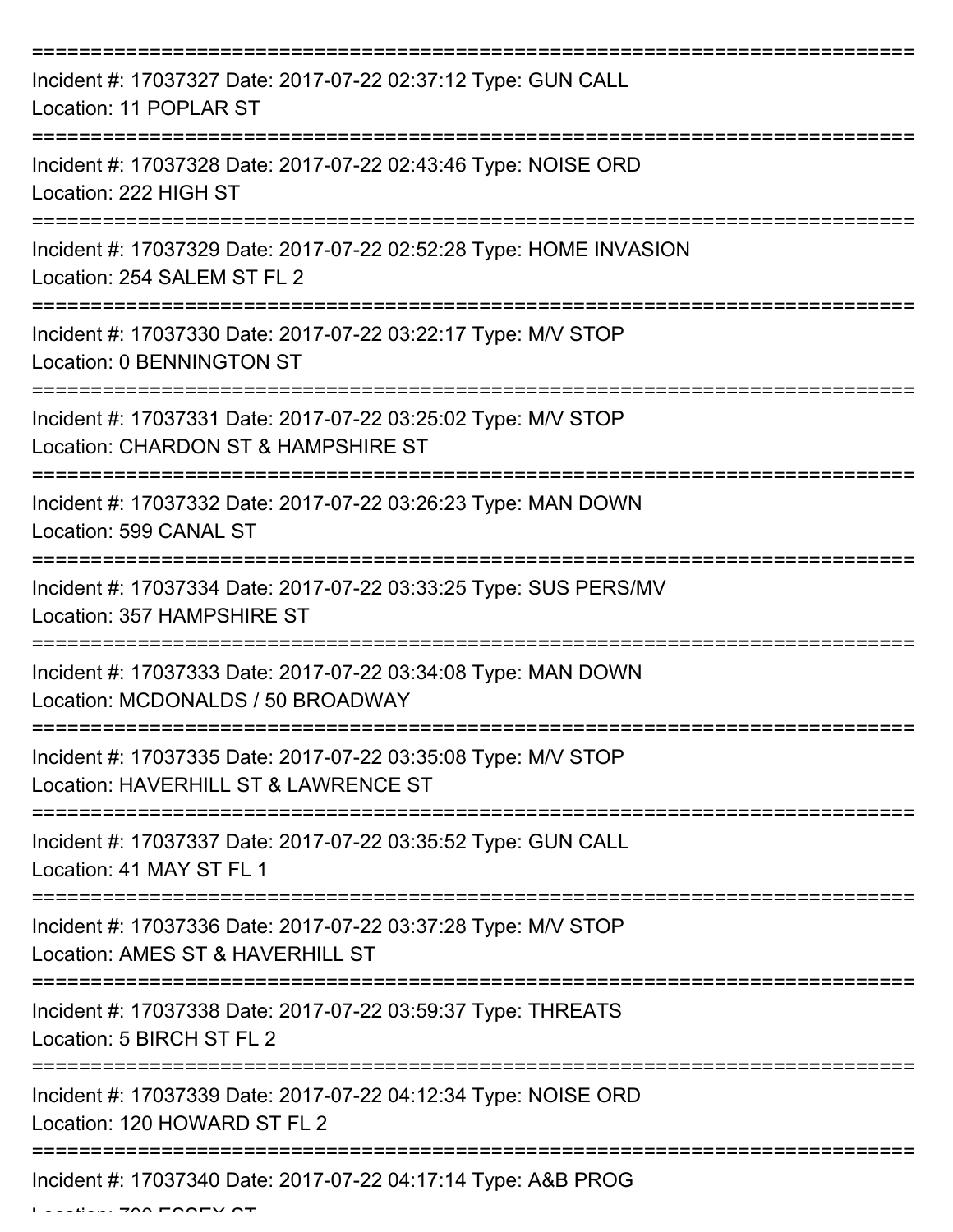| Incident #: 17037341 Date: 2017-07-22 04:21:53 Type: UNWANTEDGUEST<br>Location: 112 FARNHAM ST                           |
|--------------------------------------------------------------------------------------------------------------------------|
| Incident #: 17037342 Date: 2017-07-22 04:25:23 Type: ALARMS<br>Location: ALL CHECKS CASHED / 9 BROADWAY                  |
| Incident #: 17037343 Date: 2017-07-22 04:45:28 Type: ALARM/BURG<br>Location: TORRES RESIDENCE / 38 CEDAR ST              |
| Incident #: 17037344 Date: 2017-07-22 05:07:06 Type: M/V STOP<br>Location: S BROADWAY & SHATTUCK ST                      |
| Incident #: 17037345 Date: 2017-07-22 05:07:44 Type: M/V STOP<br>Location: S BROADWAY & SHATTUCK ST<br>================= |
| Incident #: 17037346 Date: 2017-07-22 05:16:27 Type: M/V STOP<br>Location: LAWRENCE ST & MAPLE ST                        |
| Incident #: 17037347 Date: 2017-07-22 05:48:14 Type: B&E/MV/PAST<br>Location: 25 TRINITY ST                              |
| Incident #: 17037348 Date: 2017-07-22 05:55:52 Type: NOISE ORD<br>Location: ALLSTON ST & MARSTON ST                      |
| Incident #: 17037349 Date: 2017-07-22 05:58:41 Type: 911 HANG UP<br>Location: BAEZ RESIDENCE / 132 SPRINGFIELD ST #2     |
| Incident #: 17037350 Date: 2017-07-22 06:05:15 Type: SUS PERS/MV<br>Location: 9 HOUGH RD                                 |
| Incident #: 17037351 Date: 2017-07-22 06:31:27 Type: M/V STOP<br>Location: E HAVERHILL ST & HIGH ST                      |
| Incident #: 17037352 Date: 2017-07-22 06:33:22 Type: M/V STOP<br>Location: MT VERNON ST & S BROADWAY                     |
| Incident #: 17037353 Date: 2017-07-22 06:34:52 Type: M/V STOP<br>Location: CANAL ST & UNION ST                           |
| Incident #: 17037354 Date: 2017-07-22 06:45:38 Type: M/V STOP                                                            |

Location: MEDDIMACK CT & C LINIION CT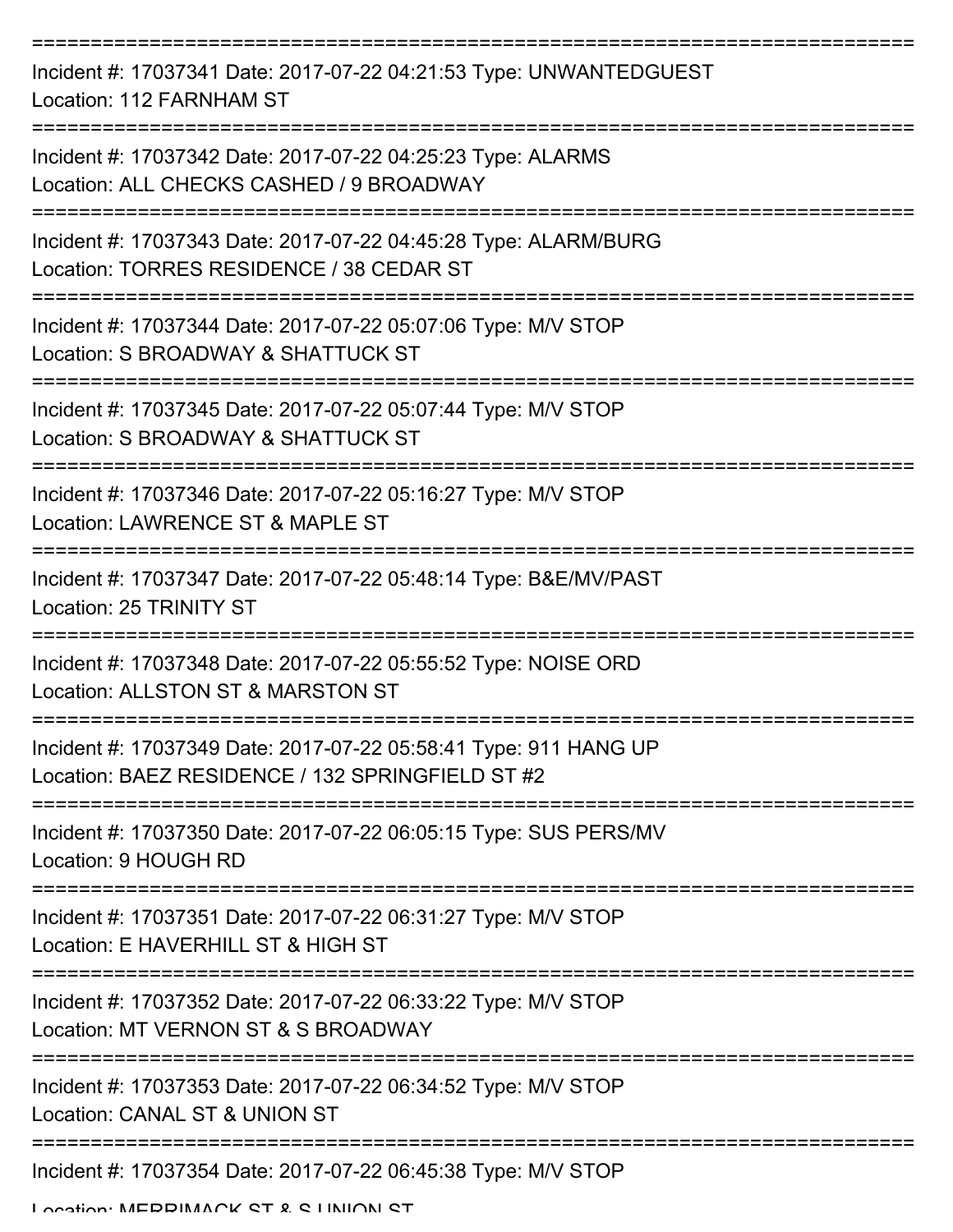| Incident #: 17037355 Date: 2017-07-22 06:46:57 Type: WOMAN DOWN<br>Location: CCHS / 300 HAMPSHIRE ST             |
|------------------------------------------------------------------------------------------------------------------|
| Incident #: 17037356 Date: 2017-07-22 06:53:20 Type: M/V STOP<br>Location: AMESBURY ST & CANAL ST                |
| Incident #: 17037357 Date: 2017-07-22 06:53:29 Type: NEIGHBOR PROB<br>Location: 499 HAVERHILL ST #2              |
| Incident #: 17037358 Date: 2017-07-22 06:56:38 Type: M/V STOP<br>Location: BROADWAY & CEDAR ST                   |
| Incident #: 17037359 Date: 2017-07-22 07:38:19 Type: PARK & WALK<br>Location: 205 BROADWAY                       |
| Incident #: 17037360 Date: 2017-07-22 08:21:47 Type: B&E/MV/PAST<br>Location: 151 BEACON AV<br>----------------  |
| Incident #: 17037361 Date: 2017-07-22 08:34:37 Type: WARRANT SERVE<br>Location: BROADWAY & TREMONT ST            |
| Incident #: 17037362 Date: 2017-07-22 08:58:09 Type: ALARM/BURG<br>Location: 49 WEST ST #B                       |
| Incident #: 17037363 Date: 2017-07-22 09:03:06 Type: MEDIC SUPPORT<br>Location: 42 SPRUCE ST                     |
| Incident #: 17037364 Date: 2017-07-22 09:06:28 Type: ALARMS<br>Location: CARRIBE CALLING CENTER / 105 JACKSON ST |
| Incident #: 17037365 Date: 2017-07-22 09:14:09 Type: A&B PAST<br>Location: COMMON ST & NEWBURY ST                |
| Incident #: 17037366 Date: 2017-07-22 09:18:37 Type: PARK & WALK<br>Location: BRADFORD ST & BROADWAY             |
| Incident #: 17037367 Date: 2017-07-22 09:45:49 Type: INVESTIGATION<br>Location: 69 77 BEACON ST                  |
| Incident #: 17037368 Date: 2017-07-22 09:53:30 Type: SPECIAL CHECK                                               |

Location: 370 BROADWAY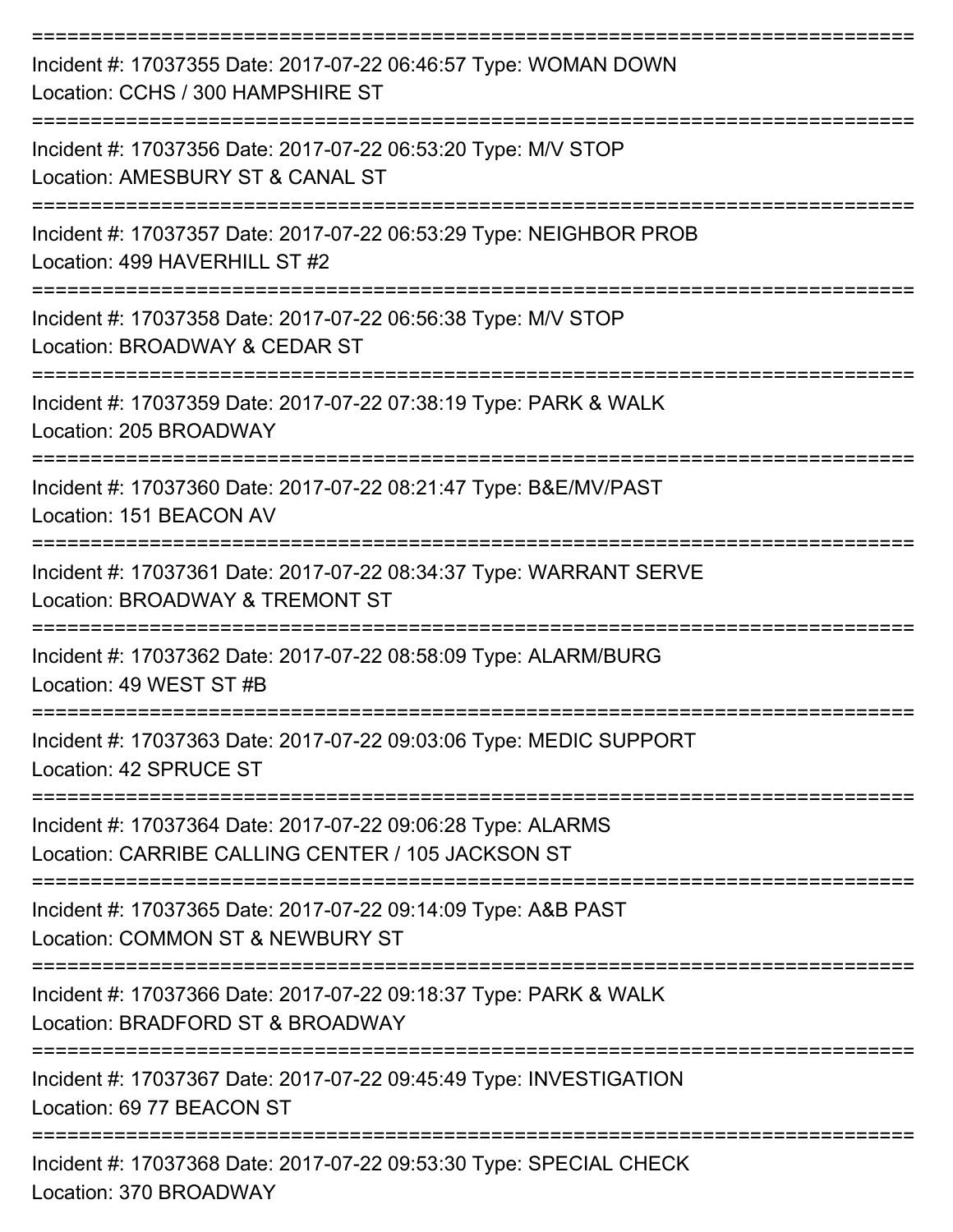| Incident #: 17037369 Date: 2017-07-22 09:57:01 Type: WARRANT SERVE<br>Location: 360 BROADWAY                                         |
|--------------------------------------------------------------------------------------------------------------------------------------|
| ===================================<br>Incident #: 17037370 Date: 2017-07-22 10:06:03 Type: RECOV/STOL/MV<br>Location: 6 ATKINSON ST |
| Incident #: 17037371 Date: 2017-07-22 10:08:23 Type: M/V STOP<br>Location: 31 SPRUCE ST                                              |
| Incident #: 17037372 Date: 2017-07-22 10:19:28 Type: M/V STOP<br>Location: 1 GENERAL ST                                              |
| Incident #: 17037373 Date: 2017-07-22 10:21:00 Type: STOL/MV/PAS<br>Location: 108 AUBURN ST                                          |
| Incident #: 17037374 Date: 2017-07-22 10:29:46 Type: SUS PERS/MV<br>Location: TREMONT ST & WEST ST                                   |
| Incident #: 17037375 Date: 2017-07-22 10:37:09 Type: AUTO ACC/NO PI<br>Location: DUNKIN DONUTS / 99 WINTHROP AV                      |
| Incident #: 17037376 Date: 2017-07-22 10:46:03 Type: DRUG VIO<br>Location: BROADWAY & CEDAR ST                                       |
| Incident #: 17037378 Date: 2017-07-22 10:50:48 Type: MISSING PERS<br>Location: 77 SOUTH UNION ST                                     |
| Incident #: 17037377 Date: 2017-07-22 10:53:34 Type: DOMESTIC/PROG<br>Location: 184 SARATOGA ST FL 1                                 |
| Incident #: 17037382 Date: 2017-07-22 11:00:26 Type: HIT & RUN M/V<br>Location: 521 HAMPSHIRE ST                                     |
| Incident #: 17037379 Date: 2017-07-22 11:04:03 Type: M/V STOP<br>Location: HAVERHILL ST & WHITE ST                                   |
| Incident #: 17037380 Date: 2017-07-22 11:04:29 Type: SUS PERS/MV<br>Location: 15 WILBUR ST                                           |
| Incident #: 17037381 Date: 2017-07-22 11:09:06 Type: M/V STOP<br>Location: AMESBURY ST & LEBANON ST                                  |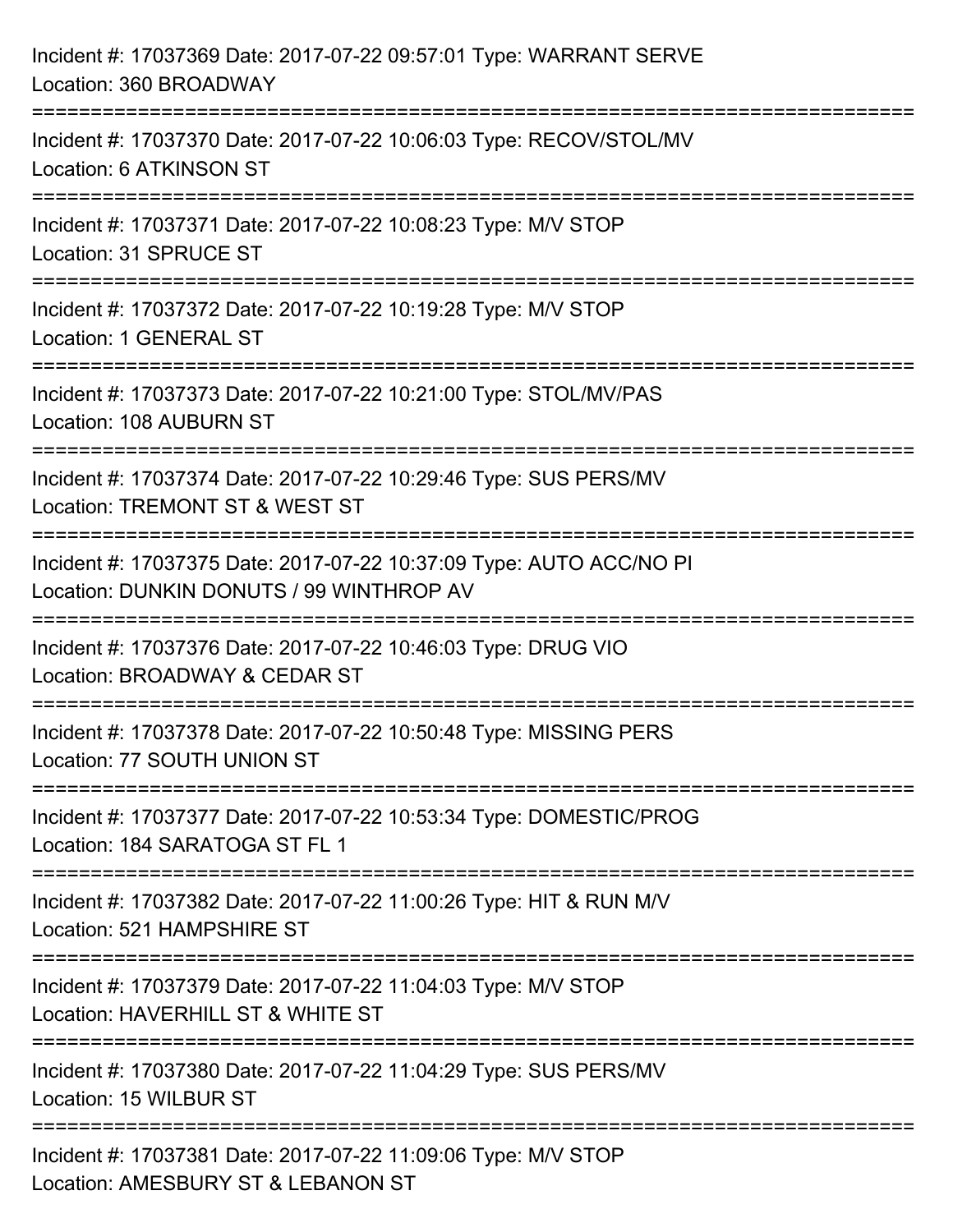| Incident #: 17037383 Date: 2017-07-22 11:37:55 Type: MAL DAMAGE<br>Location: 30 BRADFORD ST             |
|---------------------------------------------------------------------------------------------------------|
| Incident #: 17037384 Date: 2017-07-22 11:43:16 Type: SUS PERS/MV<br>Location: BROOKLINE ST & MIDLAND ST |
| Incident #: 17037385 Date: 2017-07-22 11:47:45 Type: PARK & WALK<br>Location: BRADFORD ST & BROADWAY    |
| Incident #: 17037387 Date: 2017-07-22 11:53:57 Type: M/V STOP<br>Location: LAWRENCE ST & MAPLE ST       |
| Incident #: 17037386 Date: 2017-07-22 11:54:26 Type: RECOV/STOL/MV<br>Location: 39 MONTGOMERY ST        |
| Incident #: 17037389 Date: 2017-07-22 12:01:28 Type: LOST PROPERTY<br>Location: 101 MARKET ST FL 3      |
| Incident #: 17037388 Date: 2017-07-22 12:01:35 Type: MEDIC SUPPORT<br>Location: 84 FARLEY ST            |
| Incident #: 17037390 Date: 2017-07-22 12:32:18 Type: M/V STOP<br>Location: 371 HAMPSHIRE ST             |
| Incident #: 17037391 Date: 2017-07-22 12:37:26 Type: M/V STOP<br>Location: MELROSE ST & WATER ST        |
| Incident #: 17037392 Date: 2017-07-22 12:41:14 Type: M/V STOP<br>Location: FRANKLIN ST & HAVERHILL ST   |
| Incident #: 17037393 Date: 2017-07-22 13:28:42 Type: MEDIC SUPPORT<br>Location: 2 MARIE LN              |
| Incident #: 17037395 Date: 2017-07-22 13:31:47 Type: MISSING PERS<br>Location: 64 CROSS ST              |
| Incident #: 17037394 Date: 2017-07-22 13:32:20 Type: SPECIAL CHECK<br>Location: 360 BROADWAY            |
| Incident #: 17037396 Date: 2017-07-22 13:36:02 Type: M/V STOP<br>Location: BROADWAY & FLORENCE ST       |

===========================================================================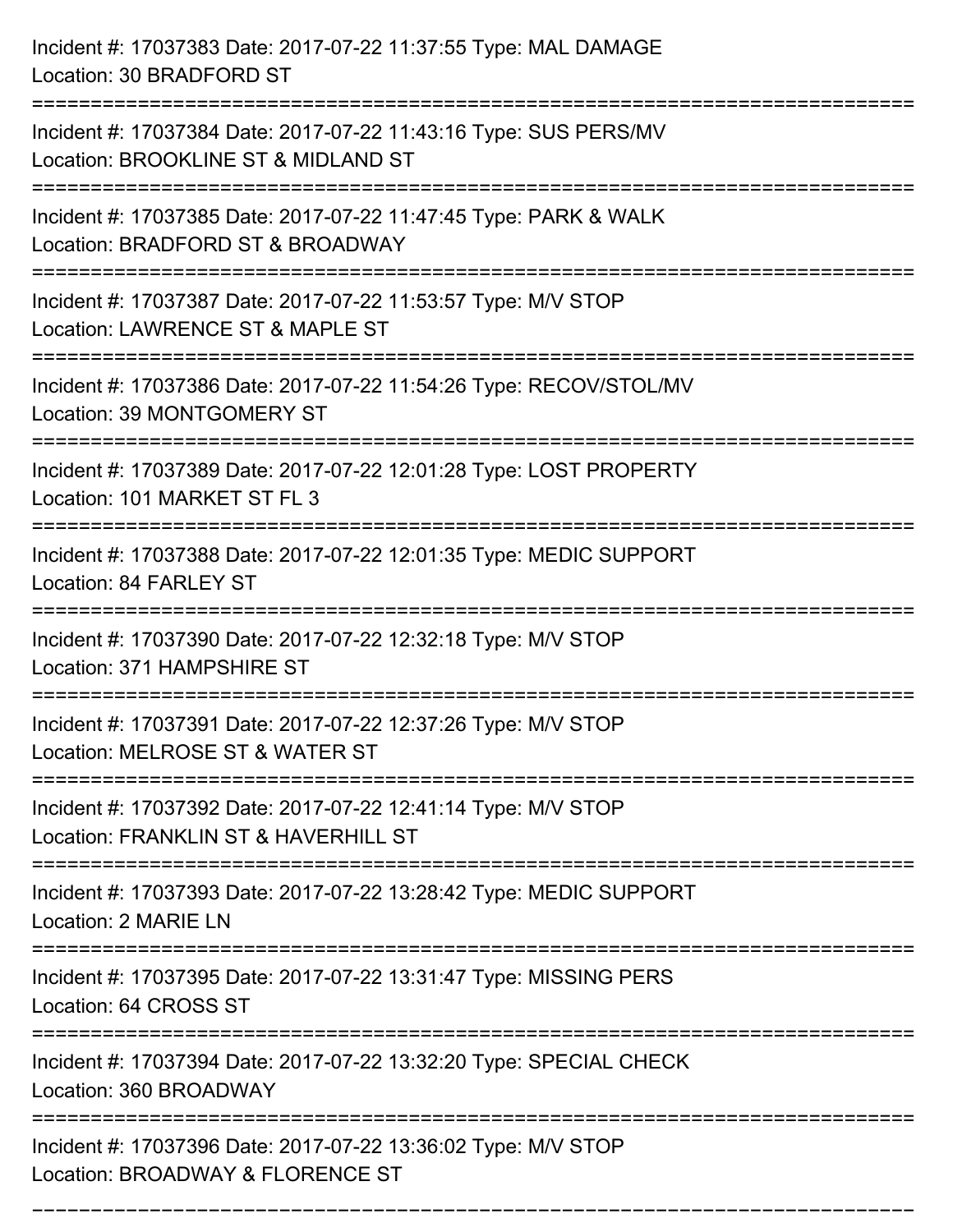| Incident #: 17037397 Date: 2017-07-22 13:37:48 Type: M/V STOP<br>Location: GARDEN ST & NEWBURY ST<br>========================    |
|----------------------------------------------------------------------------------------------------------------------------------|
| Incident #: 17037398 Date: 2017-07-22 13:40:41 Type: M/V STOP<br>Location: 120 MARSTON ST                                        |
| Incident #: 17037399 Date: 2017-07-22 14:05:22 Type: CK WELL BEING<br>Location: 77 SOUTH UNION ST                                |
| Incident #: 17037400 Date: 2017-07-22 14:32:16 Type: LOUD NOISE<br>Location: BERKELEY ST & SAUNDERS ST<br>====================== |
| Incident #: 17037401 Date: 2017-07-22 14:35:26 Type: B&E/MV/PAST<br>Location: 567 HOWARD ST                                      |
| Incident #: 17037402 Date: 2017-07-22 14:40:30 Type: CK WELL BEING<br>Location: 206 ESSEX ST #D                                  |
| Incident #: 17037403 Date: 2017-07-22 14:52:31 Type: CK WELL BEING<br>Location: PARK ST & SPRUCE ST                              |
| Incident #: 17037404 Date: 2017-07-22 15:44:32 Type: M/V STOP<br>Location: 131 LAWRENCE ST                                       |
| Incident #: 17037405 Date: 2017-07-22 15:44:43 Type: UNWANTEDGUEST<br>Location: 54 W DALTON ST #22                               |
| Incident #: 17037406 Date: 2017-07-22 15:51:06 Type: MEDIC SUPPORT<br>Location: 621 COMMON ST                                    |
| Incident #: 17037407 Date: 2017-07-22 15:55:19 Type: LOUD NOISE<br><b>Location: LISA LN</b>                                      |
| Incident #: 17037408 Date: 2017-07-22 15:56:42 Type: CK WELL BEING<br>Location: 77 WINTHROP AV                                   |
| Incident #: 17037409 Date: 2017-07-22 16:03:28 Type: MAL DAMAGE<br>Location: 257 BROADWAY                                        |
| Incident #: 17037410 Date: 2017-07-22 16:05:42 Type: AUTO ACC/PI<br>Location: 577 HAVERHILL ST                                   |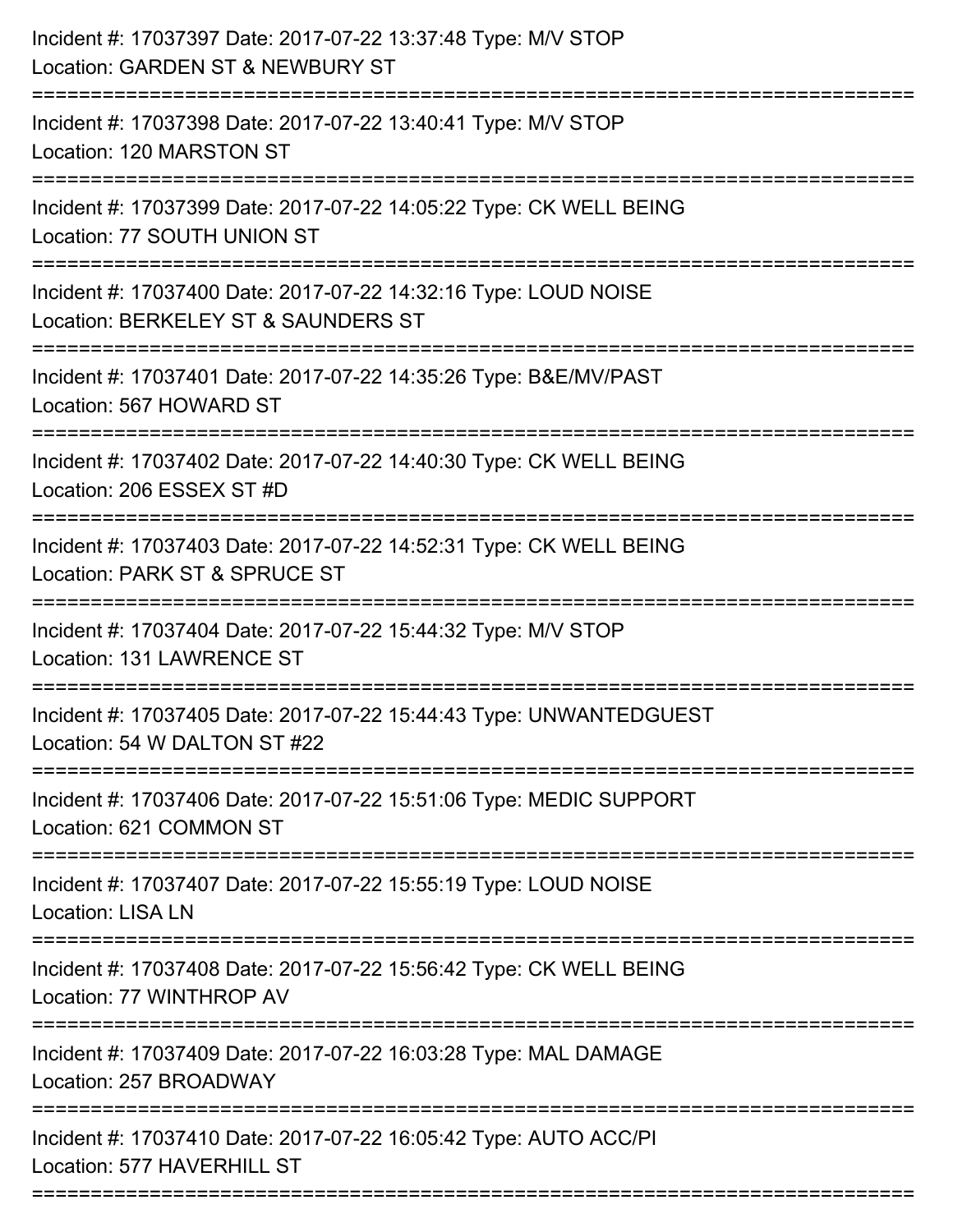Location: 205 BROADWAY

Incident #: 17037425 Date: 2017 07 22 18:20:24 Type: NOISE ORD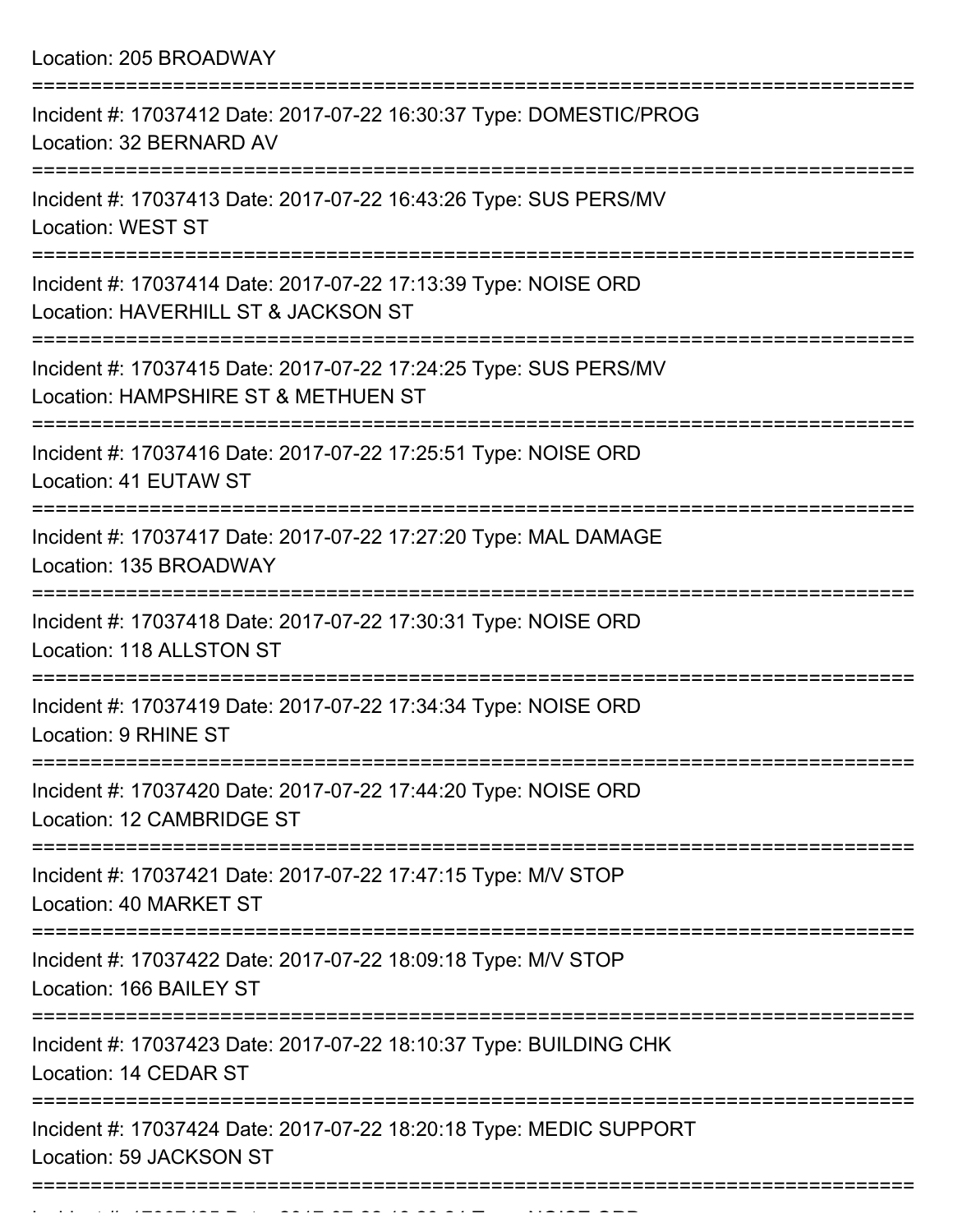Location: 43 TEXAS AV

| Incident #: 17037426 Date: 2017-07-22 18:21:47 Type: 911 HANG UP<br>Location: 33 MONMOUTH ST FL 1                   |
|---------------------------------------------------------------------------------------------------------------------|
| Incident #: 17037427 Date: 2017-07-22 18:23:04 Type: M/V STOP<br>Location: HAMPSHIRE ST & LOWELL ST                 |
| Incident #: 17037428 Date: 2017-07-22 18:27:08 Type: M/V STOP<br>Location: 150 BAILEY ST                            |
| Incident #: 17037429 Date: 2017-07-22 18:36:53 Type: M/V STOP<br>Location: 129 BOXFORD ST                           |
| Incident #: 17037430 Date: 2017-07-22 18:48:17 Type: FIGHT<br>Location: 55 ERVING AV                                |
| Incident #: 17037431 Date: 2017-07-22 18:55:12 Type: NOISE ORD<br>Location: 116 ALLSTON ST                          |
| Incident #: 17037432 Date: 2017-07-22 18:58:12 Type: M/V STOP<br>Location: CEDAR ST & HAMPSHIRE ST                  |
| Incident #: 17037433 Date: 2017-07-22 18:58:30 Type: UNKNOWN PROB<br>Location: PLATT ST                             |
| Incident #: 17037434 Date: 2017-07-22 19:12:54 Type: ALARM/BURG<br>Location: 49 DANA ST                             |
| :==================<br>Incident #: 17037435 Date: 2017-07-22 19:14:35 Type: LARCENY/PAST<br>Location: 434 MARKET ST |
| Incident #: 17037436 Date: 2017-07-22 19:28:46 Type: TRESPASSING<br>Location: HIGGINS STATE POOL / 180 CRAWFORD ST  |
| Incident #: 17037437 Date: 2017-07-22 19:51:17 Type: M/V STOP<br>Location: 8 HAWLEY ST                              |
| Incident #: 17037438 Date: 2017-07-22 19:51:54 Type: DISTURBANCE<br>Location: 75 BERKELEY ST                        |
|                                                                                                                     |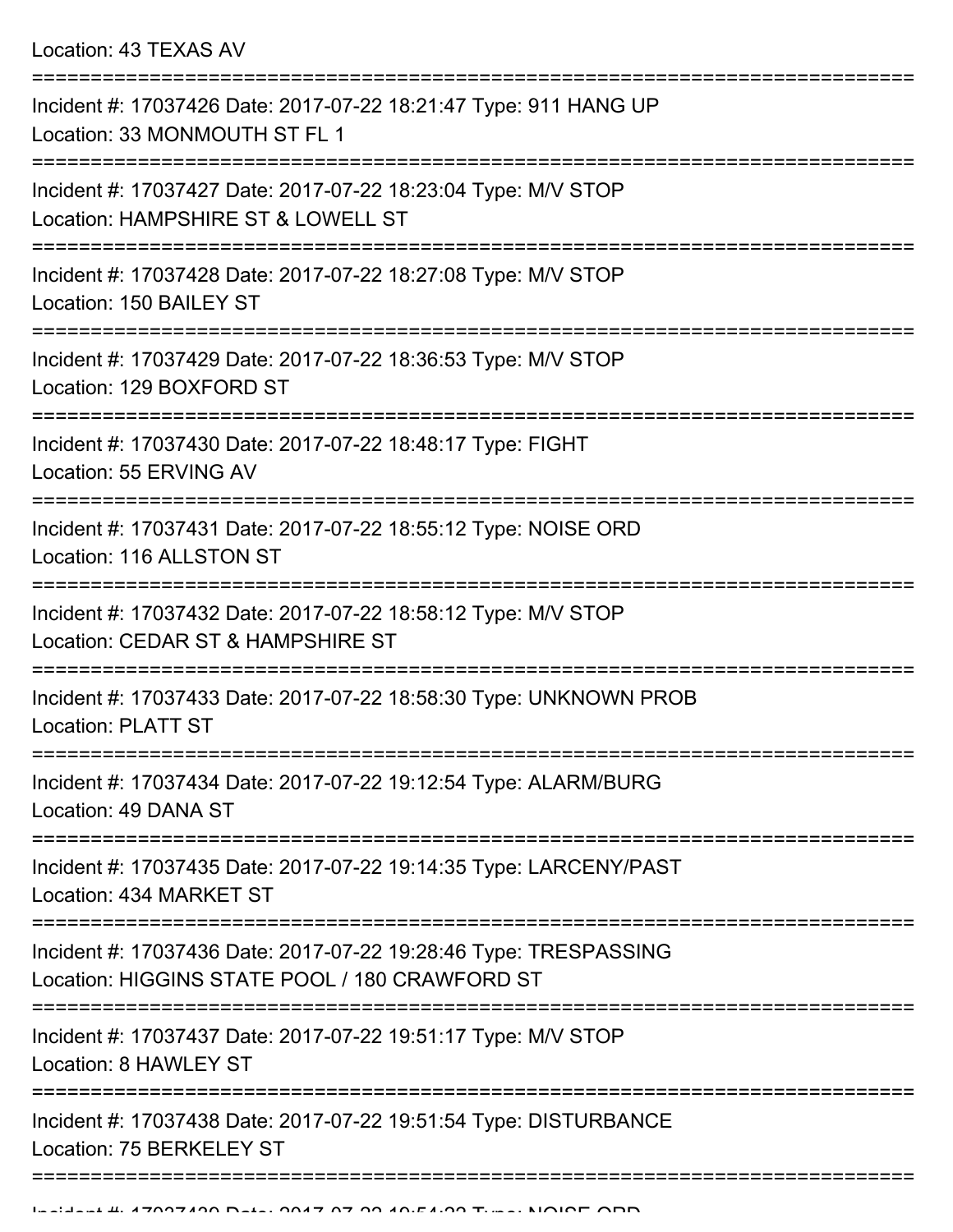| Location: 10-12 SAUNDERS ST                                                                                                                                           |
|-----------------------------------------------------------------------------------------------------------------------------------------------------------------------|
| Incident #: 17037440 Date: 2017-07-22 20:30:05 Type: FIRE WORKS<br>Location: 4 BERKELEY ST<br>====================================<br>------------------------------- |
| Incident #: 17037441 Date: 2017-07-22 20:32:01 Type: NOISE ORD<br>Location: BOXFORD ST & FOSTER ST                                                                    |
| Incident #: 17037442 Date: 2017-07-22 20:33:11 Type: NOISE ORD<br>Location: BEACON ST & LISA LN                                                                       |
| Incident #: 17037443 Date: 2017-07-22 20:40:32 Type: NOISE ORD<br>Location: 430 LOWELL ST                                                                             |
| Incident #: 17037444 Date: 2017-07-22 20:40:42 Type: NOISE ORD<br>Location: 310 LOWELL ST                                                                             |
| Incident #: 17037445 Date: 2017-07-22 20:56:17 Type: HIT & RUN M/V<br>Location: 34 HAVERHILL ST                                                                       |
| Incident #: 17037446 Date: 2017-07-22 21:02:39 Type: DOMESTIC/PAST<br><b>Location: SUNSET AV</b>                                                                      |
| Incident #: 17037447 Date: 2017-07-22 21:05:16 Type: NOISE ORD<br>Location: 473 HIGH ST                                                                               |
| Incident #: 17037448 Date: 2017-07-22 21:07:17 Type: ALARM/BURG<br>Location: 280 MERRIMACK ST                                                                         |
| Incident #: 17037449 Date: 2017-07-22 21:09:40 Type: TRESPASSING<br>Location: HIGGINS STATE POOL / 180 CRAWFORD ST                                                    |
| Incident #: 17037450 Date: 2017-07-22 21:16:39 Type: NOISE ORD<br>Location: 240 E HAVERHILL ST                                                                        |
| Incident #: 17037451 Date: 2017-07-22 21:32:39 Type: DISTURBANCE<br>Location: 257 BROADWAY #2                                                                         |
| Incident #: 17037454 Date: 2017-07-22 21:35:58 Type: MISSING PERS<br>Location: 6 ACTON ST                                                                             |
|                                                                                                                                                                       |

Incident #: 17037452 Date: 2017-07-22 21:36:34 Type: M/V STOP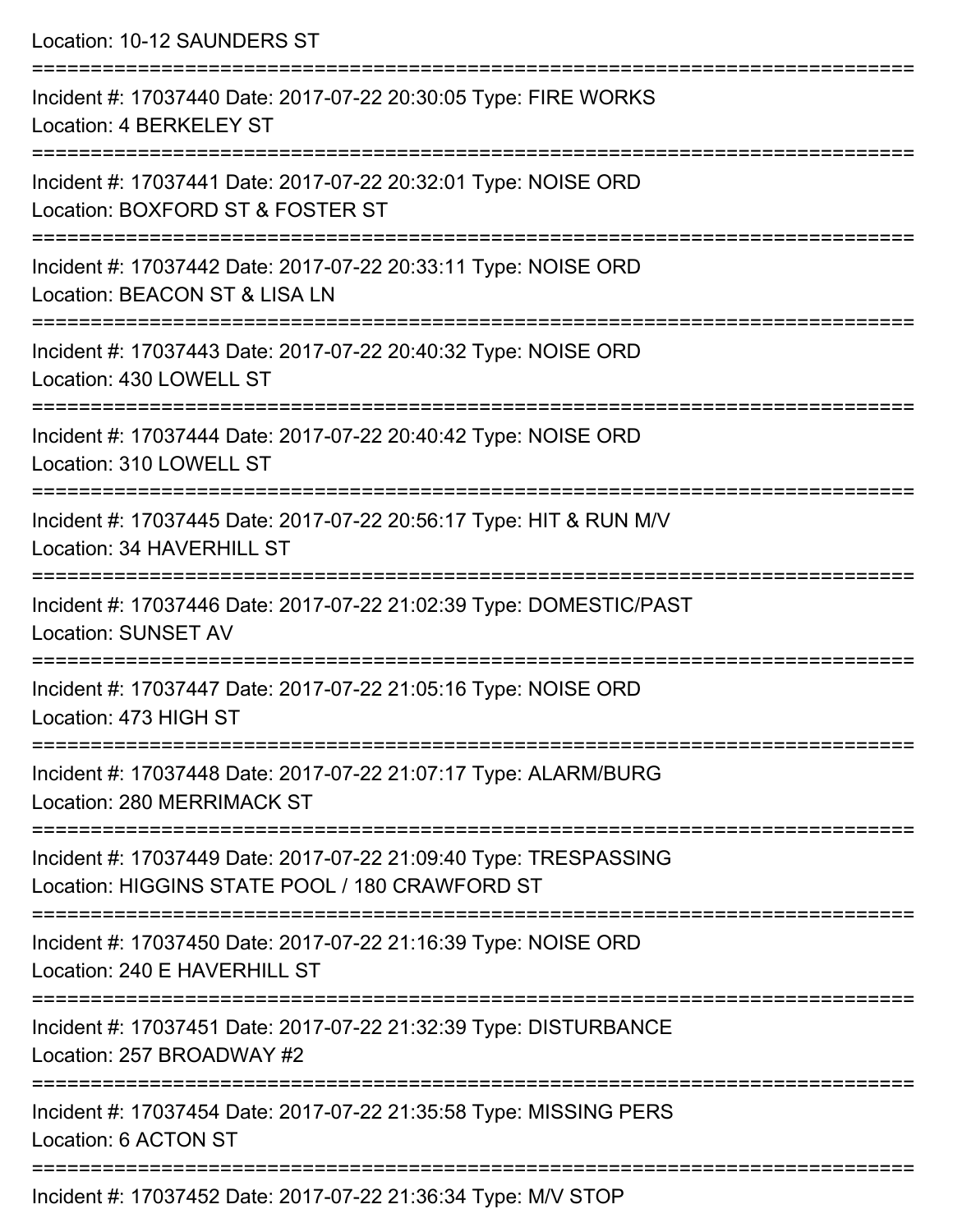| Incident #: 17037453 Date: 2017-07-22 21:38:08 Type: NOISE ORD<br>Location: 112 FARNHAM ST                 |
|------------------------------------------------------------------------------------------------------------|
| Incident #: 17037455 Date: 2017-07-22 21:41:49 Type: M/V STOP<br>Location: ESSEX ST & JACKSON ST           |
| Incident #: 17037456 Date: 2017-07-22 21:48:26 Type: MEDIC SUPPORT<br>Location: 12 BEACON AV #52           |
| Incident #: 17037457 Date: 2017-07-22 21:49:04 Type: M/V STOP<br>Location: EXETER ST & PHILLIPS ST         |
| Incident #: 17037458 Date: 2017-07-22 21:50:34 Type: KEEP PEACE<br>Location: 191 ABBOTT ST                 |
| Incident #: 17037459 Date: 2017-07-22 22:00:45 Type: M/V STOP<br>Location: S UNION ST & SPRINGFIELD ST     |
| Incident #: 17037460 Date: 2017-07-22 22:02:11 Type: GENERAL SERV<br>Location: W LOWELL ST & WACHUSETTS AV |
| Incident #: 17037461 Date: 2017-07-22 22:05:00 Type: NOISE ORD<br>Location: 76 BROOKFIELD ST               |
| Incident #: 17037462 Date: 2017-07-22 22:07:15 Type: AUTO ACC/NO PI<br>Location: 191 ABBOTT ST             |
| Incident #: 17037463 Date: 2017-07-22 22:09:26 Type: NOISE ORD<br>Location: 12 CAMBRIDGE ST                |
| Incident #: 17037465 Date: 2017-07-22 22:09:38 Type: DOMESTIC/PAST<br>Location: 247 SALEM ST               |
| Incident #: 17037464 Date: 2017-07-22 22:09:45 Type: NOISE ORD<br>Location: 5 BLASER CT                    |
| Incident #: 17037466 Date: 2017-07-22 22:10:03 Type: NOISE ORD<br>Location: BEACON ST & LISA LN            |
| Incident #: 17037467 Date: 2017-07-22 22:11:35 Type: NOISE ORD                                             |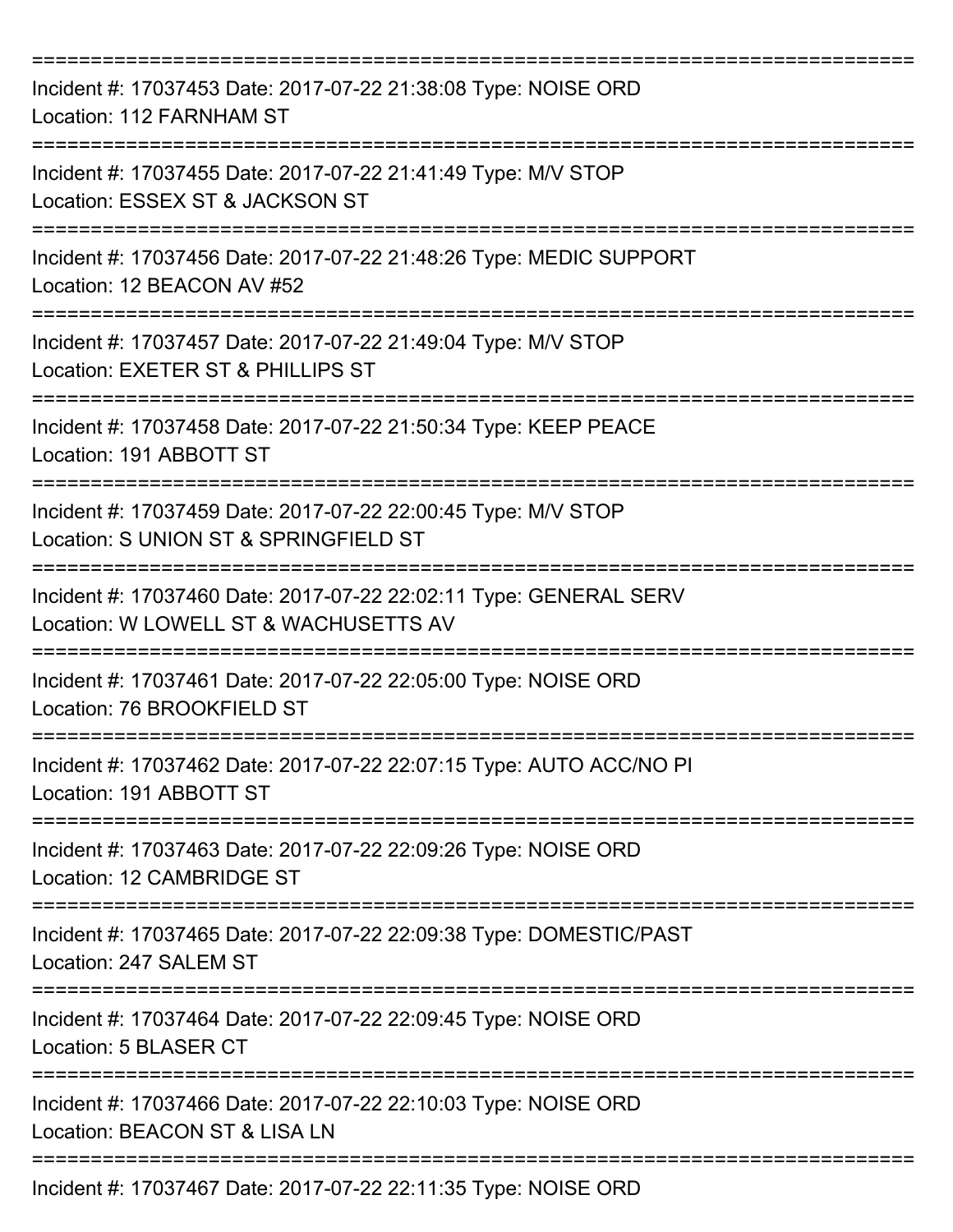| Incident #: 17037468 Date: 2017-07-22 22:14:36 Type: DISTURBANCE<br>Location: 257 BROADWAY               |
|----------------------------------------------------------------------------------------------------------|
| Incident #: 17037469 Date: 2017-07-22 22:15:16 Type: UNWANTEDGUEST<br>Location: 451 S BROADWAY           |
| Incident #: 17037470 Date: 2017-07-22 22:20:39 Type: WOMAN DOWN<br>Location: LAWRENCE ST & LOWELL ST     |
| Incident #: 17037471 Date: 2017-07-22 22:31:51 Type: HIT & RUN M/V<br>Location: 34 HAVERHILL ST          |
| Incident #: 17037472 Date: 2017-07-22 22:32:12 Type: SUICIDE ATTEMPT<br><b>Location: 2 WASHINGTON ST</b> |
| Incident #: 17037473 Date: 2017-07-22 22:36:15 Type: MV/BLOCKING<br>Location: ALDER ST & POPLAR ST       |
| Incident #: 17037474 Date: 2017-07-22 22:37:27 Type: AUTO ACC/PED<br>Location: 98 SALEM ST               |
| Incident #: 17037475 Date: 2017-07-22 22:39:06 Type: LOUD NOISE<br>Location: 105 EXETER ST               |
| Incident #: 17037476 Date: 2017-07-22 22:41:07 Type: NOISE ORD<br>Location: 115 MARGIN ST                |
| Incident #: 17037477 Date: 2017-07-22 22:41:24 Type: NOISE ORD<br>Location: 28 ALDER ST                  |
| Incident #: 17037478 Date: 2017-07-22 22:41:42 Type: M/V STOP<br>Location: BOXFORD ST & S UNION ST       |
| Incident #: 17037479 Date: 2017-07-22 22:41:44 Type: NOISE ORD<br>Location: 43 TEXAS AV                  |
| Incident #: 17037480 Date: 2017-07-22 22:42:40 Type: LOUD NOISE<br>Location: N PARISH RD & OSGOOD ST     |
| Incident #: 17037481 Date: 2017-07-22 22:43:58 Type: NOISE ORD                                           |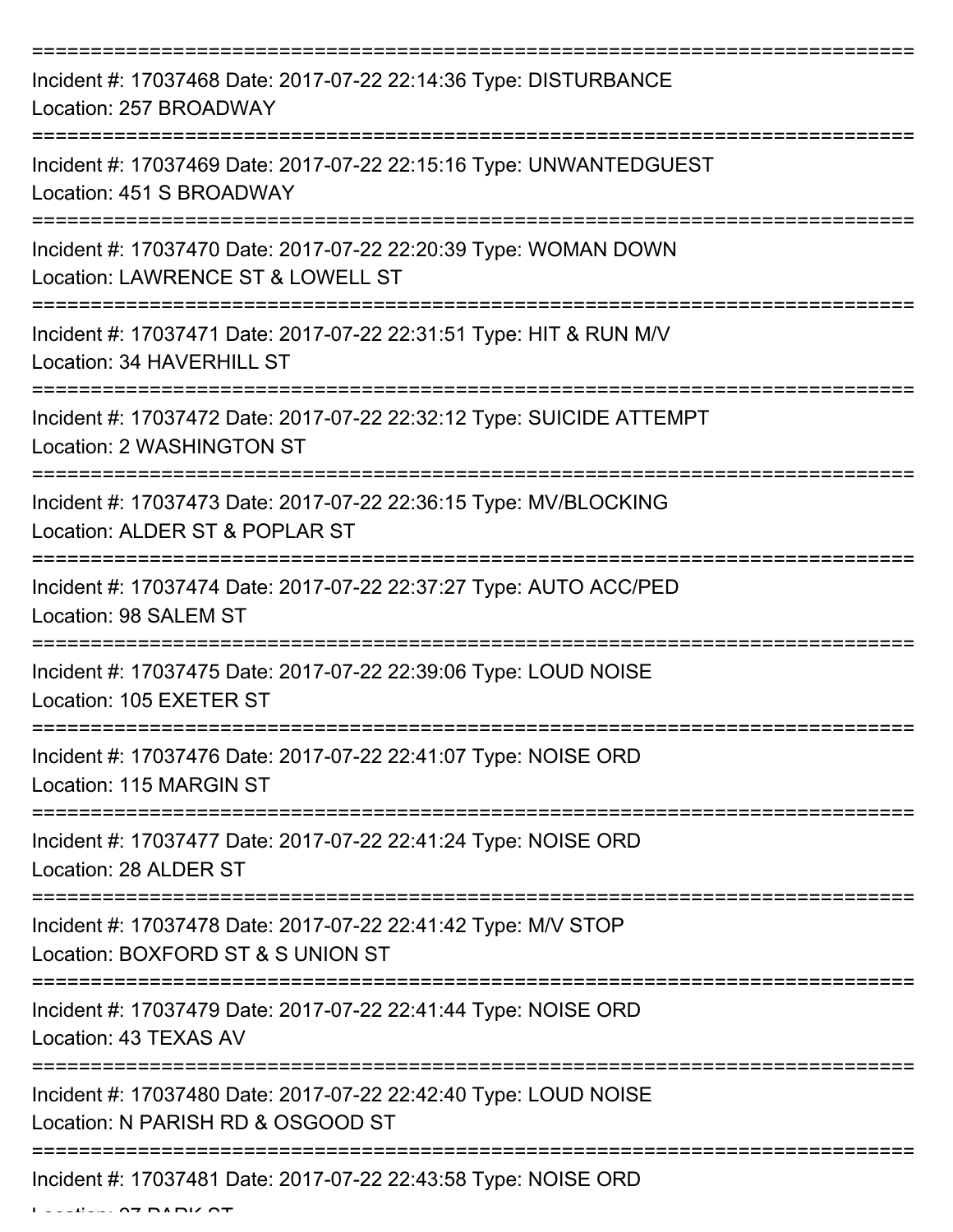| Incident #: 17037482 Date: 2017-07-22 22:46:22 Type: DOMESTIC/PROG<br>Location: 535 HAVERHILL ST         |
|----------------------------------------------------------------------------------------------------------|
| Incident #: 17037483 Date: 2017-07-22 23:00:04 Type: NOISE ORD<br>Location: 207 E HAVERHILL ST           |
| Incident #: 17037485 Date: 2017-07-22 23:00:24 Type: SUS PERS/MV<br>Location: WINTHROP AV                |
| Incident #: 17037484 Date: 2017-07-22 23:00:28 Type: NOISE ORD<br>Location: 133 UNION ST FL 1            |
| Incident #: 17037486 Date: 2017-07-22 23:03:27 Type: UNWANTEDGUEST<br>Location: 476 RIVERSIDE DR #201    |
| Incident #: 17037487 Date: 2017-07-22 23:04:41 Type: NOISE ORD<br>Location: E HAVERHILL ST & HAMILTON ST |
| Incident #: 17037488 Date: 2017-07-22 23:06:03 Type: LOUD NOISE<br>Location: BUTLER ST & MARGIN ST       |
| Incident #: 17037489 Date: 2017-07-22 23:06:54 Type: NOISE ORD<br>Location: 93 BENNINGTON ST             |
| Incident #: 17037490 Date: 2017-07-22 23:09:24 Type: UNWANTEDGUEST<br>Location: 2 CANTON ST #1           |
| Incident #: 17037491 Date: 2017-07-22 23:23:44 Type: NOISE ORD<br>Location: 91-93 FERRY ST               |
| Incident #: 17037492 Date: 2017-07-22 23:26:52 Type: DISORDERLY<br>Location: 187 PARK ST                 |
| Incident #: 17037493 Date: 2017-07-22 23:27:19 Type: NOISE ORD<br>Location: 40 COLUMBUS AV               |
| Incident #: 17037494 Date: 2017-07-22 23:29:38 Type: LOUD NOISE<br>Location: 42 FULTON ST                |
| Incident #: 17037495 Date: 2017-07-22 23:30:08 Type: DISORDERLY                                          |

Location: 245 LAWRENCE ST